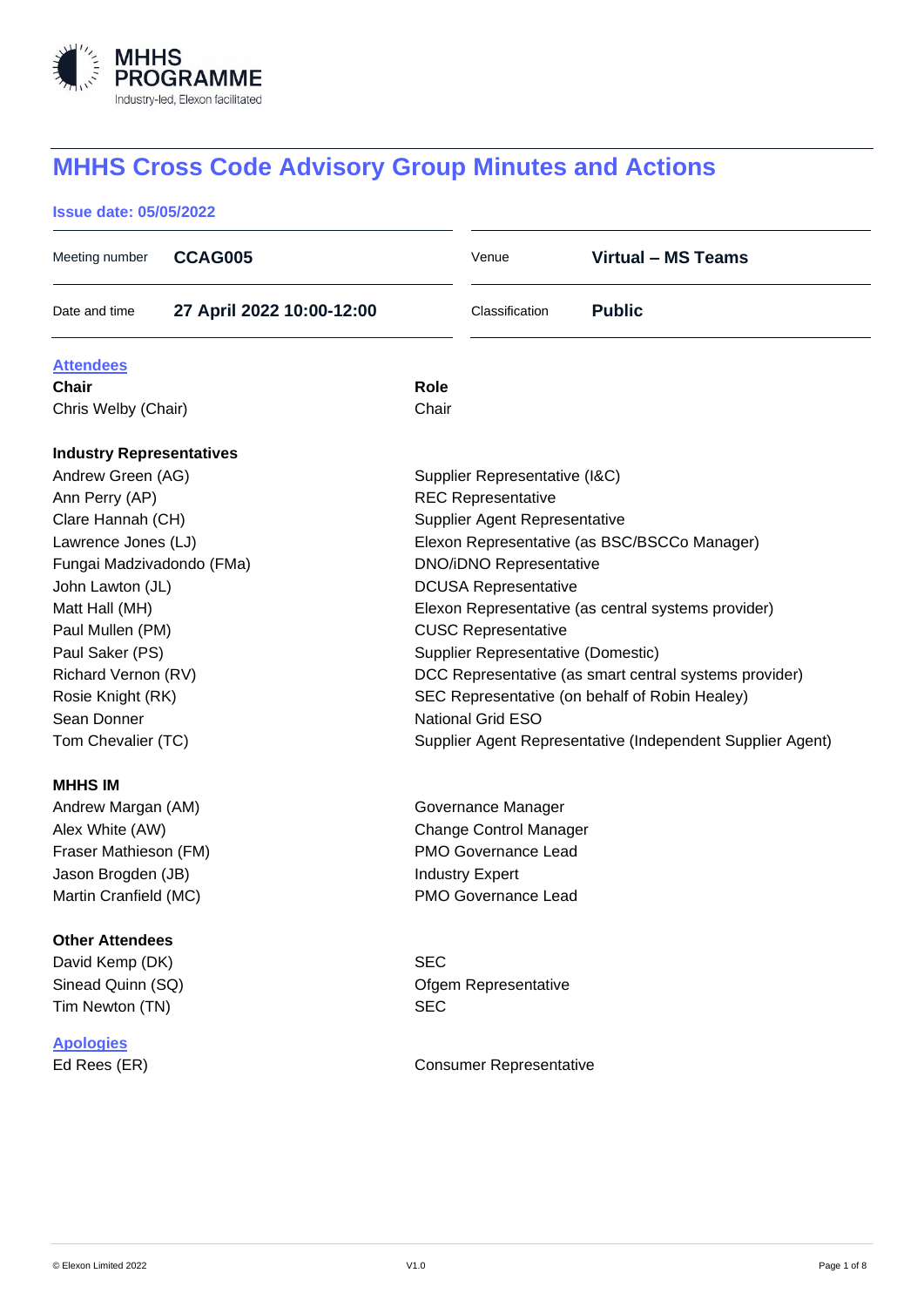# **Actions**

| <b>Area</b>                                                      | <b>Action</b><br><b>Ref</b> | <b>Action</b>                                                                                                                                                         | <b>Owner</b>                    | <b>Due Date</b> | <b>Update</b>                                                                                                             |
|------------------------------------------------------------------|-----------------------------|-----------------------------------------------------------------------------------------------------------------------------------------------------------------------|---------------------------------|-----------------|---------------------------------------------------------------------------------------------------------------------------|
| <b>Previous</b><br>meeting(s)                                    | CCAG02-<br>07               | Engage with code bodies offline on<br>how information on identified<br>consequential changes will be shared<br>with this group                                        | Programme<br>(Andrew<br>Margan) | 25/05/2022      | <b>ONGOING</b>                                                                                                            |
|                                                                  | CCAG04-<br>06               | Further develop view of code draft<br>resource requirement and return to<br>next meeting with information for<br>discussion                                           | Programme<br>(Andrew<br>Margan) | 25/05/2022      | <b>ONGOING</b>                                                                                                            |
|                                                                  | CCAG04-<br>07               | Flag operational choreography<br>document to CCAG once issued for<br>consultation                                                                                     | Programme<br>(PMO)              | 25/05/2022      | <b>ONGOING</b>                                                                                                            |
|                                                                  | CCAG04-<br>09               | Consider whether MDR and other<br>related matters will need to be picked<br>up in subsequent REC admin CPs                                                            | REC (Ann<br>Perry)              | 25/05/2022      | <b>ONGOING</b>                                                                                                            |
| <b>Minutes</b><br>and actions                                    | CCAG05-<br>01               | Forward TMAG email on E2E Testing<br>and Integration Strategy v0.5 to CCAG<br>members                                                                                 | Programme<br>(PMO)              | 28/04/2022      | COMPLETE -<br>Forwarded<br>alongside<br><b>Headline Report</b><br>publication                                             |
| Horizon<br>scanning                                              | CCAG05-<br>02               | Share CACoP Central Modification<br>Register changes highlighted by the<br>Programme for review by relevant<br>code bodies                                            | Programme<br>(PMO)              | 28/04/2022      | COMPLETE -<br><b>Individual Code</b><br><b>Bodies</b><br>contacted                                                        |
|                                                                  | CCAG05-<br>03               | Provide updates on items in the<br>Horizon Scanning Log                                                                                                               | Code<br>bodies                  | 17/05/2022      | <b>NEW</b>                                                                                                                |
| <b>CR003</b><br><b>CCAG</b><br>proposals<br>to move M6<br>and M7 | CCAG05-<br>04               | Submit CR003 to Ofgem for decision                                                                                                                                    | Programme<br>(SRO)              | 29/04/2022      | <b>NEW</b>                                                                                                                |
| Code<br>drafting<br>principles                                   | CCAG05-<br>05               | Discuss with code bodies how code<br>change documents can be stored in a<br>central location to assist transparency<br>and accessibility post programme<br>completion | Programme<br>(Andrew<br>Margan) | 17/05/2022      | <b>NEW</b>                                                                                                                |
|                                                                  | CCAG05-<br>06               | Update drafting principles based on<br>feedback from CCAG                                                                                                             | Programme<br>(Andrew<br>Margan) | 03/05/2022      | <b>NEW</b>                                                                                                                |
|                                                                  | CCAG05-<br>07               | Add risk to RAID that design<br>documentation may not be sufficient to<br>enable effective translation into code                                                      | Programme<br>(PMO)              | 28/04/2022      | COMPLETE -<br><b>Risk submitted</b><br>through<br>Programme<br><b>RAID</b> framework<br>for<br>review/addition<br>to RAID |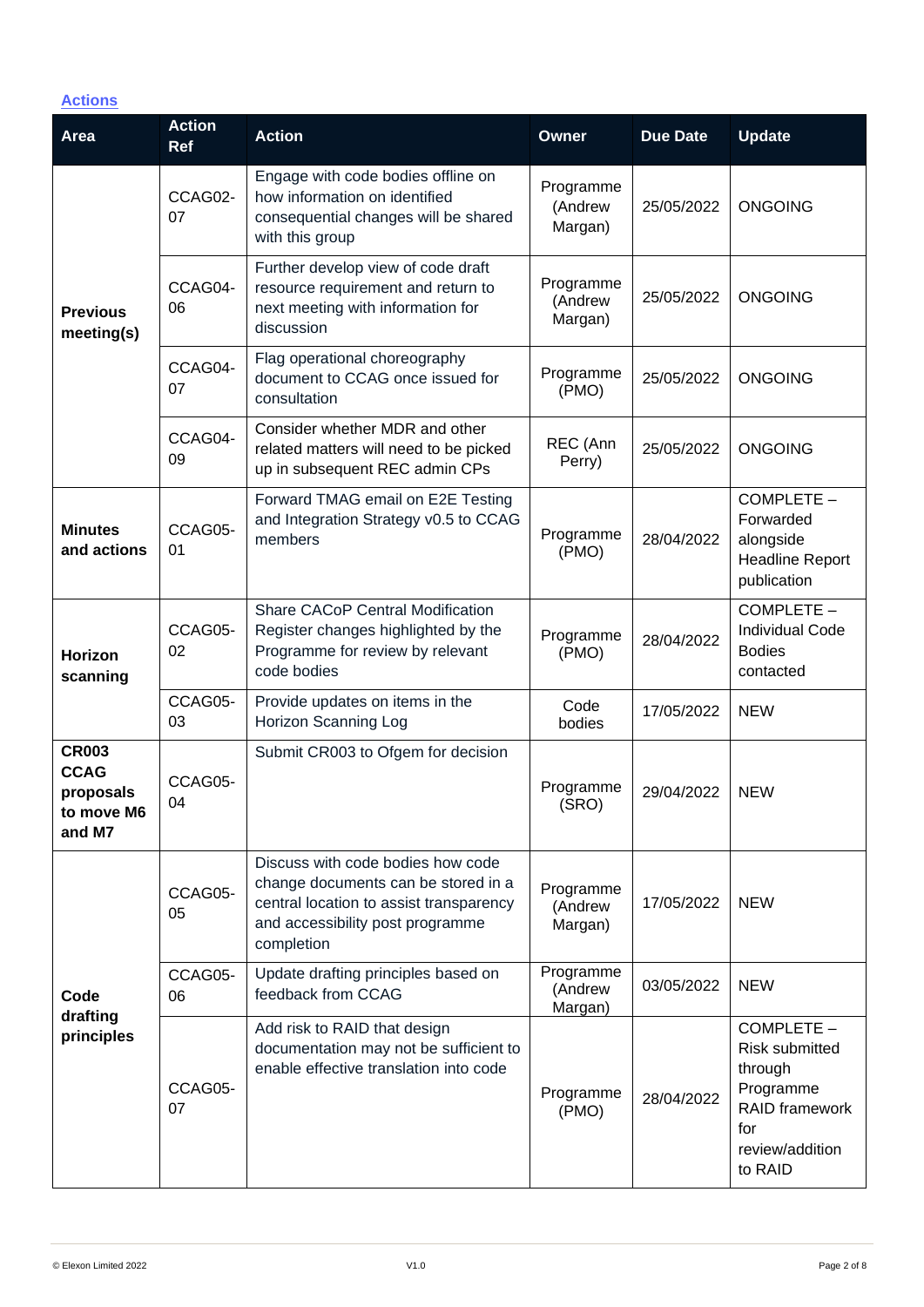|                          | CCAG05-<br>08 | Present code drafting principles to<br>DAG for information                                                                  | Programme<br>(Andrew<br>Margan) | 11/05/2022 | <b>NEW</b> |
|--------------------------|---------------|-----------------------------------------------------------------------------------------------------------------------------|---------------------------------|------------|------------|
|                          | CCAG05-<br>09 | Provide any further comments on code<br>drafting principles by 03 May                                                       | <b>CCAG</b><br>members          | 03/05/2022 | <b>NEW</b> |
| <b>DSP</b><br>governance | CCAG05-<br>10 | Initiate consideration of governance<br>arrangements for parties undertaking<br>the new Data Service Provider (DSP)<br>role | Programme<br>(Jason<br>Brogden) | 17/05/2022 | <b>NEW</b> |
|                          | CCAG05-<br>11 | CCAG attendees to provide views on<br>the governance of agents based on<br>the initial options drafted by the<br>Programme  | CCAG<br>members                 | 17/05/2022 | <b>NEW</b> |

## **Decisions**

| Area                                             | Dec Ref    | <b>Decision</b>                                |
|--------------------------------------------------|------------|------------------------------------------------|
| <b>Minutes and Actions</b>                       | CCAG-DEC10 | Minutes of meeting held 23 March 2022 approved |
| <b>CR003 CCAG proposals</b><br>to move M6 and M7 | CCAG-DEC11 | Submit CR003 to Ofgem for a decision           |

#### **RAID items discussed/raised**

| <b>RAID</b> area     | <b>Description</b>                                                                              |
|----------------------|-------------------------------------------------------------------------------------------------|
| <b>Industry Code</b> | Design documentation may not be sufficient to enable effective translation into code legal text |
| <b>Drafting</b>      | (NEW RISK, see action CCAG05-08)                                                                |

# **Minutes**

## **1. Welcome and Introductions**

The Chair welcomed attendees to the meeting.

#### **2. Minutes and Actions**

The Chair asked for approval of the March CCAG minutes. One amendment was noted by the Programme PMO to update the attendees list. TC their apologies be added also for last month's meeting. The minutes for March were approved.

#### **DECISION CCAG-DEC10: Minutes of meeting held 23 March 2022 approved**

The Chair ran through the actions as per the slide.

- LJ noted on CCAG03-13 that the modification to the Code Administration Code of Practice (CACoP) Central Modifications Register (CMR) would be made in the next month's register. The group agree this action could be closed
- FM noted on CCAG04-04 that comments had been received from CCAG members on anticipated consequential changes and these would be touched upon in agenda item five and reviewed in greater detail at the May CCAG.
- CH queried CCAG04-08 and the outcome of discussion with the Programme Design Team on 'slicing up' the Operational Choreography document. JB noted the conversation had been held with the Design Team and the outcome was the document would be issued in the Tranche 3 design artefact review. MH queried if this would be split across Tranche 3 and 4 and how updates to the document may be made. JB noted this was the same as the approach to any artefact changes and updates may need to be made in future. CH commented the request ability to 'cut up' the document would aid the review of other documents. TC echoed this view. JB noted there is the opportunity for CCAG members to engage in the design through the L4 Design Working Groups. TC noted that no other L4 design Working Groups were currently planned, and that discussion is required on outstanding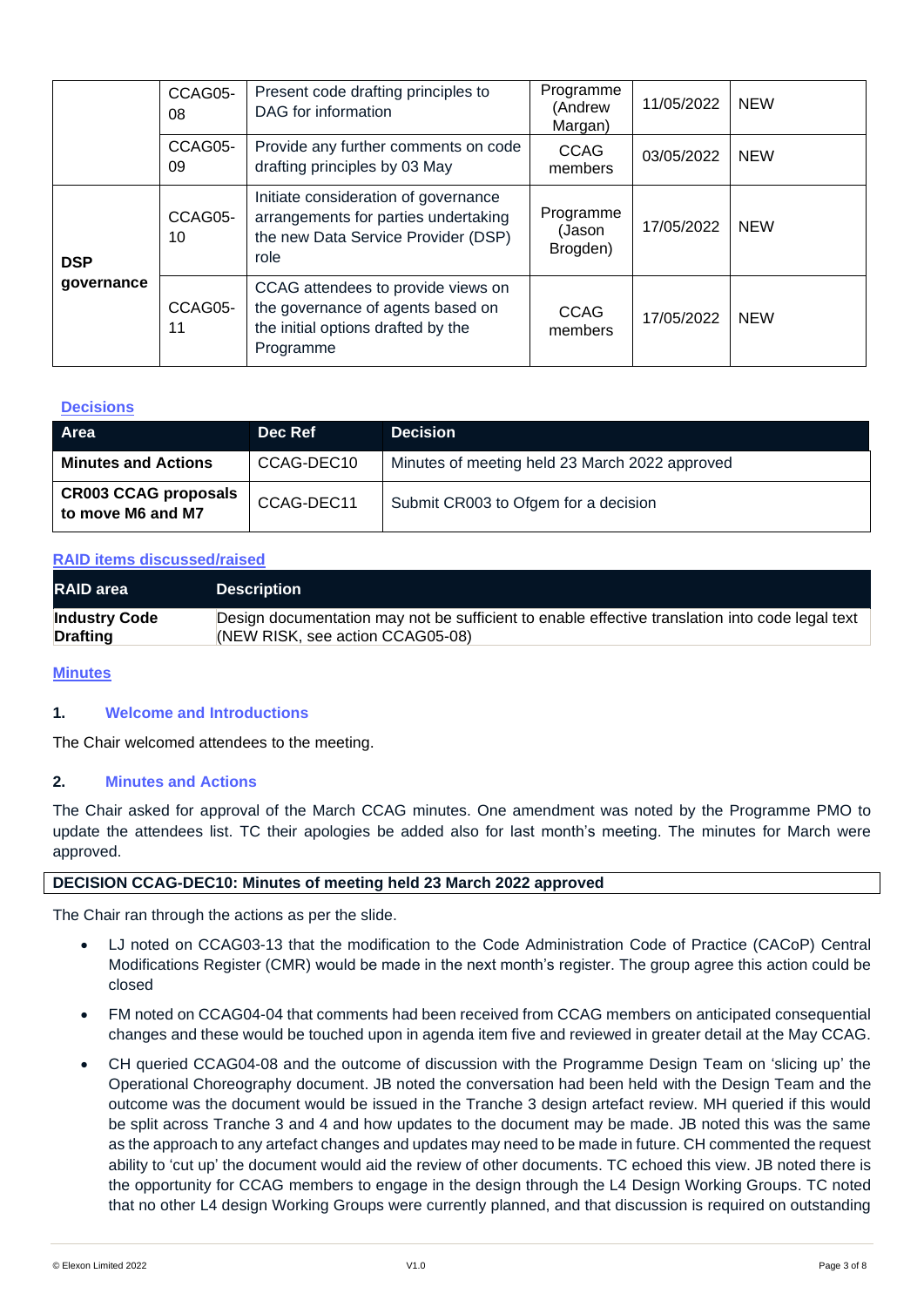issues (i.e. the L4 working groups are needed). AM advised there are outstanding design issues which require resolution and as such, additional workgroups will be provided. AM noted the Programme can re-escalate this to design if required by CCAG. CH concluded the answer to the question of whether the Operational Choreography document can be sliced up was that it could not be at this time.

# **3. Governance Group updates**

FM introduced this standing agenda item and explained it is aimed at increasing visibility and awareness of matters under discussion at the levels two and three programme groups. Updates were provided from the Programme Steering Group (PSG), the Design Advisory Group (DAG), and the Testing Advisory Group (TAG).

# **PSG**

The Chair advised MHHS Programme Change Request (CR) 001 (*Design Baseline Replan to July 2022)* was [approved](https://www.ofgem.gov.uk/publications/decision-change-requests-cr001-and-cr002-market-wide-half-hourly-settlement)  by [Ofgem](https://www.ofgem.gov.uk/publications/decision-change-requests-cr001-and-cr002-market-wide-half-hourly-settlement) on 21 April 2022. The result is the M5 Programme milestone relating to the delivery of the detailed design baseline has been moved to July 2022. Alternative change request, CR002 (*Design Baseline Replan to November 2022),* was rejected by Ofgem.

The first Programme Readiness Assessments have been carried out and the responses will be reviewed at PSG. The assessments seek to gauge participants readiness in relation to the implementation of MHHS.

# **TMAG**

The Chair advised TMAG approved in the principle the E2E Testing and Integration Strategy, subject to it being reissued for further comment prior to being published as version one. There will be further opportunity to amend and refine the document as the Programme progresses. MH commented the strategy had not been approved by the Elexon project Helix team, and that further internal discussion was required. JB advised further comments or suggestions for amendment could be provided by correspondence on the next version of the document.

CW provided an update on the Data Working Group (DWG), highlighting the Test Data Strategy had been reissued for review following changes agreed at the DWG meeting on 07 April 2022. MH and TC questioned whether the document review process had been well communicated, believing it was not clear the document had been issued to industry parties for review. The Chair stated the notice of the document review including relevant links had been published in the MHHS Programme newsletter, The Clock, as the agreed primary method for communicating programme-specific messages to industry parties and interested stakeholders. Furthermore, the Chair advised the Test Data Strategy had been issued directly to TMAG members, who are constituency representatives, and to the DWG which is a group open to all.

# **ACTION CCAG05-01: Programme to forward TMAG email on E2E Testing and Integration Strategy v0.5 to CCAG members**

## **DAG**

The Chair highlighted new design principles which have been approved by the DAG, and decisions made on technical addressing options for the Data Integration Platform (DIP). It was also highlighted that DAG are working with representatives of the Smart Energy Code (SEC) to ensure alignment between design activities and SEC Modification Proposal (MP) 162<sup>1</sup>.

# **4. Horizon Scanning Log**

FM provided an overview of the Horizon Scanning Log including updates on related actions. FM highlighted several modifications in the CACoP CMR which mentioned half-hourly settlement but do not appear in the CCAG Horizon Scanning Log. Five entries in the CACoP CMR were highlighted and relevant Code Bodies were asked to review these and determine whether these should be entered into the CCAG Horizon Scanning Log.

# **ACTION CCAG05-02: Programme to share CACoP Central Modification Register changes highlighted by the Programme for review by relevant code bodies**

AM explained the purpose of the CCAG Horizon Scanning Log is to record any code modifications which may be relevant to the MHHS Programme, to enable an assessment by the Programme of any impacts. PS queried the scope of items to be placed within the log and whether it was impacts on MHHS design or benefits that are to be recorded. AM responded it is both, and that CCAG members should submit anything which may have a bearing on the MHHS Programme, to

<sup>&</sup>lt;sup>1</sup> [SEC changes required to deliver MHHS](https://smartenergycodecompany.co.uk/modifications/sec-changes-required-to-deliver-mhhs/)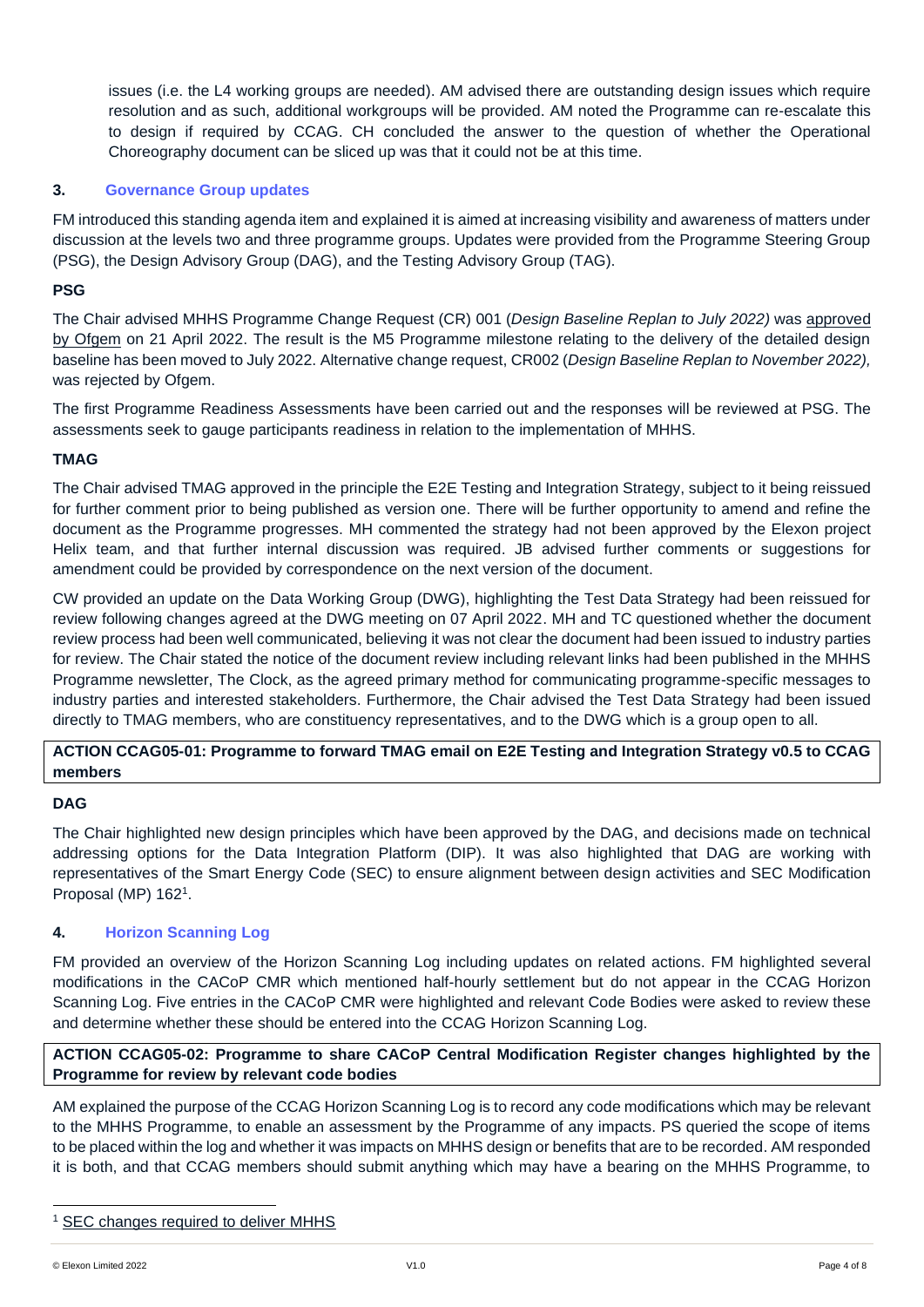enable review by the Programme and then action or monitoring by the CCAG if necessary. PS noted many of the changes currently recorded in the log will impact the Programme if they are *not* approved, rather than if they are approved.

LJ stated they were happy to provide the rationale on why certain BSC changes in the CACoP CMR have not been entered into the CCAG Horizon Scanning Log, noting P432 has split recommendations with some code parties seeking to reject the change. LJ advised the change may impact the scope of the MHHS Programme working groups are planned to progress the modification. The CCAG Horizon Scanning Log notes that a member of the MHHS Design Team is now in attendance at these working groups.

LJ went on to highlight that Ofgem has established three cross-code forums, the CACoP, the Cross Code Steering Group (CCSG), and a committee constituted by the chairs of each codes' executive committee or governing panel. LJ commented this feels inefficient, especially as there is now CCAG.

CH asked whether there would be a code change freeze in the lead up to implementation of code change related to MHHS. AM replied this was not the intention and may not be technically possible in any case. AP advised REC do not anticipate a formal change freeze but will consider the timing and impacts of other code changes against the implementation of MHHS-related changes, undertaking prioritisation where required.

JL highlighted certain DCUSA changes which have now been implemented and should no longer appear in the CACoP CMR and questioned why the CCAG are reviewing the CMR rather than the CCAG Horizon Scanning Log. FM advised version one of the Horizon Scanning Log had only been formally published for the first time with the CCAG meeting papers, and the objective was to ensure all relevant existing changes have been included, to ensure the Programme is able to assess the impacts of any existing changes on the MHHS design. In future, the CCAG will review its Horizon Scanning Log and not the CMR. FM shared the Horizon Scanning Log to demonstrate the assessment of each relevant code change undertaken by the Programme and advised this is what the CCAG would review at future meetings. The Horizon Scanning Log mirrors the layout of the CMR to assist in minimising the effort required by Code Bodies in providing updates, as the CACoP CMR requires already requires monthly updates. AM asked code bodies to review the log and submit any relevant modifications that are not already present and to update the log to populate any missing data such as descriptions and anticipated implementation dates.

# **ACTION CCAG05-03: Code Bodies to provide updates on items in the Horizon Scanning Log**

# **5. CR003 CCAG Proposals to Change M6 and M7**

AW provided an overview of CR003<sup>2</sup> and the outputs of industry Impact Assessment. CR003 seeks to move the M6 and M7 programme milestones, which relate to the delivery of code drafting and enactment by Ofgem of Smart Meter Act Powers (SMAP), to nine and ten months respectively following the delivery of the M5 milestone (delivery of the detailed design baseline). AW advised all respondents had either indicated support for the change or had abstained from providing a recommendation. No respondents indicated they do not support the change. Several parties supported the change on condition there would be no impact to the overall Programme end date.

Several CCAG members highlighted concerns with the content within the CR, namely the detailed code drafting plan and timeline, were already being superseded by further planning activity being undertaken by Programme. Some members noted a lack of clarity on resourcing, such as who will lead on legal text drafting for code changes. The Programme responded the plan in CR003 outlining the expected code drafting stages and timelines should be considered a living plan and will subject to refinement as the code drafting topic areas and review cycles become clearer. It was highlighted that CCAG are not being asked to recommend approval of the code drafting plan per se, rather they are being asked to recommend the approval of the movement of the M6 and M7 milestones as it is certain they cannot be delivered by the dates within Ofgem's current transition plan. The group were advised the code drafting plan would be reviewed regularly by the CCAG and continue to be developed as the resourcing requirements and sequencing of code drafting topics is determined.

The Chair invited CCAG members to indicate whether they would support a recommendation to Ofgem that the change be implemented. Ten CCAG members offered support for CR003, and three members abstained. As such, the Chair, who is also the Senior Responsible Owner (SRO) for the MHHS Programme, determined the change should be recommended for approval by Ofgem.

# **DECISION CCAG-DEC11: Submit CR003 to Ofgem for decision, with recommendation for approval**

<sup>2</sup> [Proposals to Change M6 and M7](https://mhhsprogramme-production-cdn.s3.eu-west-2.amazonaws.com/wp-content/uploads/2022/04/04163255/MHHS-CR003-Change-Request-M6-and-M7-Replan-Issued-290322.docx)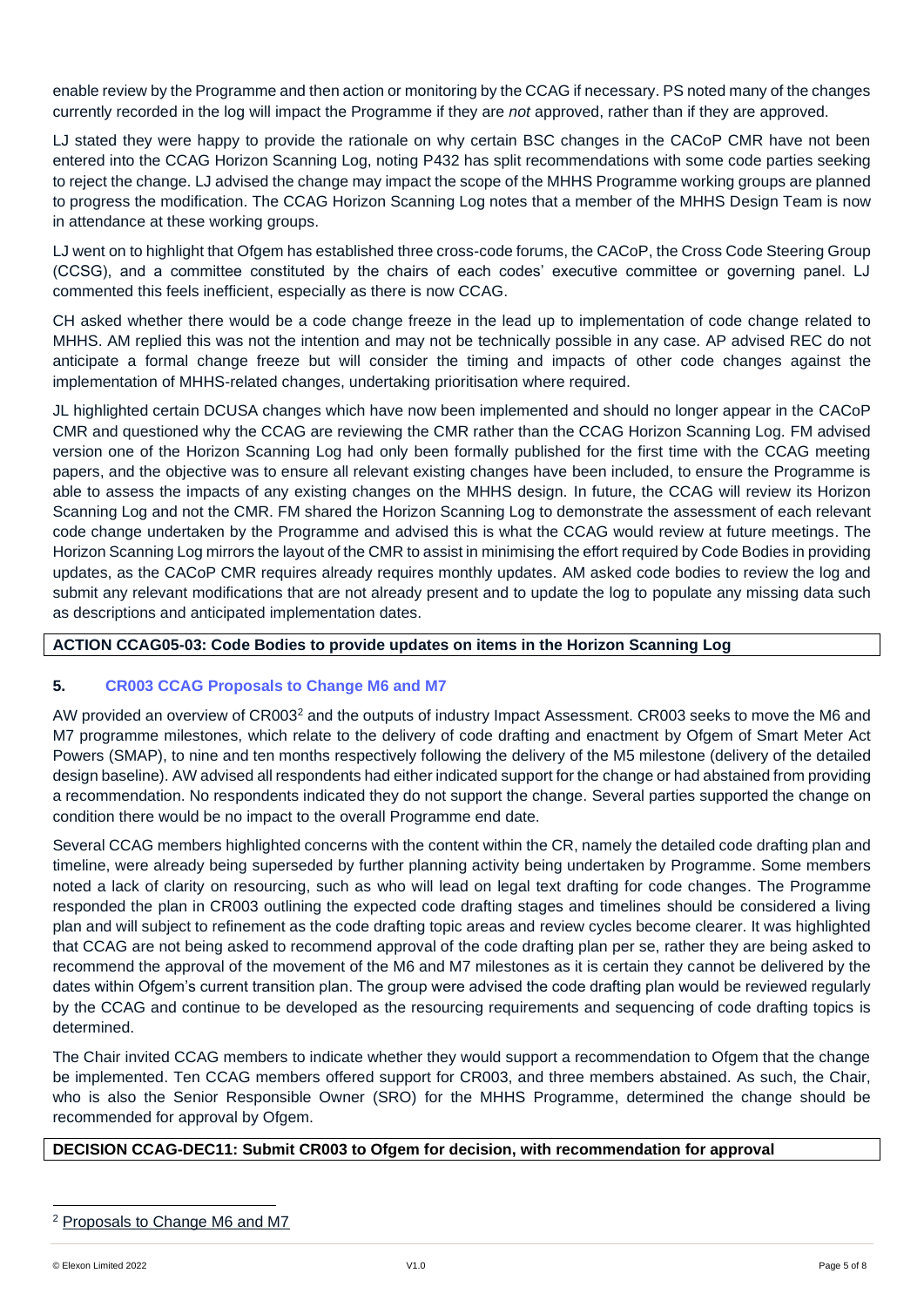# **ACTION CCAG05-04: Programme to submit CR003 to Ofgem for decision**

# **6. Code Drafting Principles and Approach**

AM explained a mid-month meeting had been held with representatives of the REC and BSC, as the two codes most impacted by MHHS, to discuss the approach to code drafting. As a result, several principles have been developed to help guide the approach to code drafting, and these are now being presented to CCAG for discussion. AM explained the draft principles will 'set the scene' for the next 12 months of code drafting.

# **Review of Code Drafting Principles**

CH suggested an additional principle regarding clarity of content and centrality of documents, with a request that relevant MHHS documents and code-specific documents be held in one place to assist transparency both during code drafting and on an enduring basis post programme completion. AM was uncertain whether it would be possible to centralise code documentation as this would be owned and published by each code individually.

# **ACTION CCAG05-05: Discuss with code bodies how code change documents can be stored in a central location to assist transparency and accessibility post programme completion**

PS commented on the first draft principle relating to the proposed lean approach to documentation, noting this was good in principle but potentially subject to differing interpretations.

TC queried how the baselining of code changes would operate and how subsequent changes could be raised where issues or concerns are identified. AM responded an MHHS Programme Change Request can be raised by any party if changes to the design are necessary following the commencement of code drafting. TC asked whether products such as data flow catalogues would be considered design artefacts and how/by whom these would be maintained. AM responded this would require determination during the development of the code changes, alongside several other decisions.

TC asked whether qualification will be based on the design baseline or code drafting. The Chair advised qualification will be based on the design, and the TMAG have previously discussed that testing will be undertaken against the design baseline and code changes will reflect the design baseline. JB added that the intention is there is no mismatch between code changes and the design, with the code changes not expected to affect the baseline design, but to reflect it. TC noted a potential lack of clarity around requirements in the design artefact review tranches, and how it was not necessarily clear how requirements in these documents would be translated into code drafting. TC expected further debate will be required on several of the code changes once the design has been translated into legal text and consulted upon.

MH advised they had no objection to the proposed principles but queried how test tooling would be managed post programme completion given there are currently no plans for a central body to manage this. MH noted that whilst this was not necessarily a question for the CCAG to answer, it may be something which makes the code drafting principles challenging to operate in practice. MH then expressed concern over whether the design artefacts will be of sufficient quality to enable the design to be translated into code legal text, and to uphold the proposed code drafting principles. MH believed the code drafting principles should also be reviewed by the DAG, as their operation is dependent on design outputs. JB highlighted that, as a design-led programme, it is intended the MHHS design baseline drives the form and content of associated code changes.

CH queried the consistency checking provided in the approach guidance provided alongside the proposed code drafting principles, and how this would be managed. AM responded this is intended to enable a juncture where the Programme would undertake checks to ensure code changes reflect the design, with findings presented to relevant MHHS governance groups.

AM concluded that updates will be made to the proposed code drafting principles to reflect the following discussion points:

- Clarity of content a new principle to state content should be complete and unambiguous
- Change control clarity on how changes to design elements can be raised
- Enduring document/product management information on how information such as artefact catalogues are owned and managed post programme completion
- Qualification clarity that initial qualification will be undertaken against the design, not the code drafting
- Code drafting will reflect the design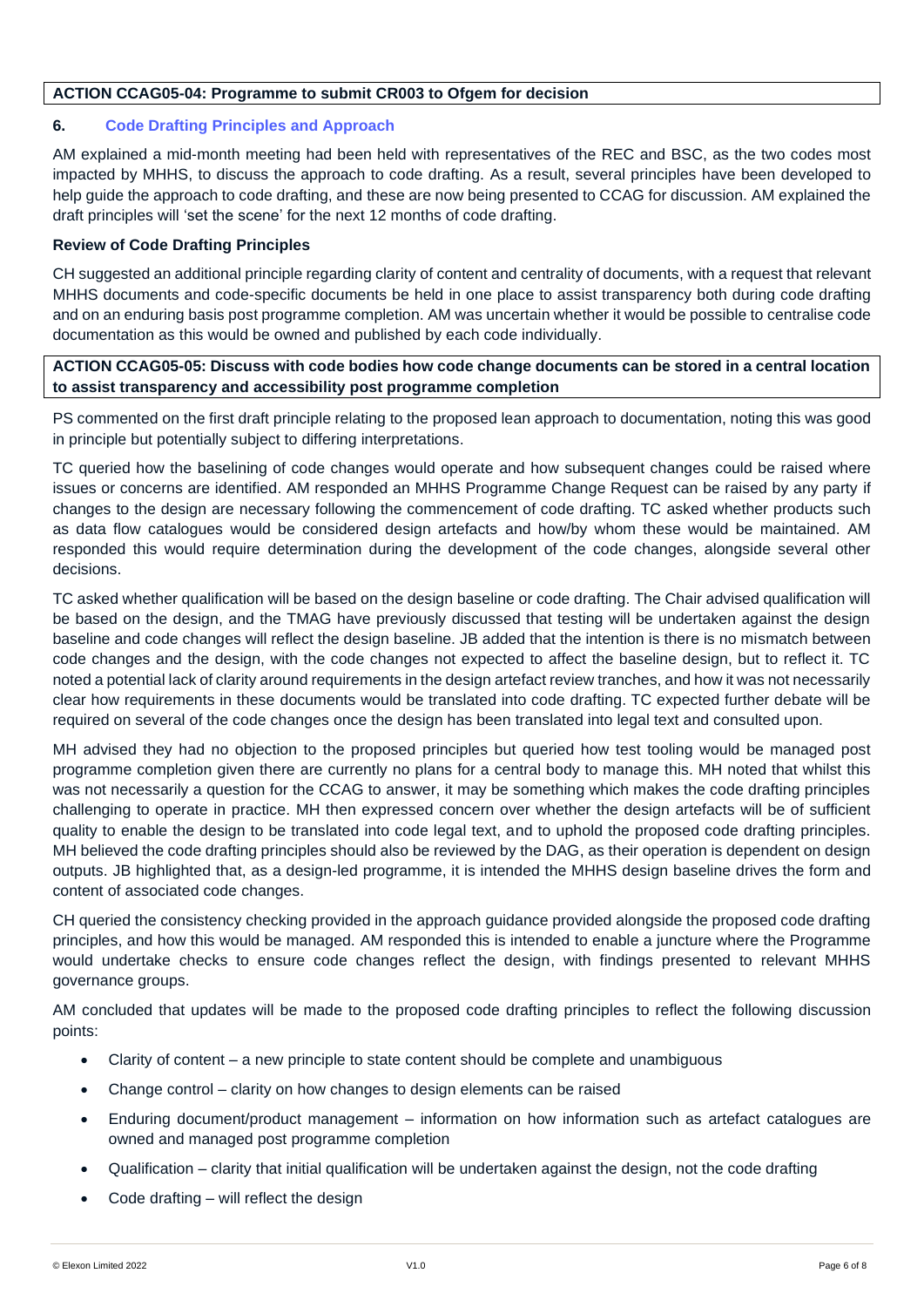# **ACTION CCAG05-06: Update drafting principles based on feedback from CCAG**

AM summarised other actions such as the addition of a risk to the Programme RAID log regarding the adequacy of design documentation, the presentation of the code drafting principles to the DAG for comment, and a request for CCAg members to provide any further comments on the principles by 03 May 2022.

**ACTION CCAG05-07: Add risk to RAID that design documentation may not be sufficient to enable effective translation into code**

**ACTION CCAG05-08: Present code drafting principles to DAG for information**

# **ACTION CCAG05-09: Provide any further comments on code drafting principles by 03 May**

# **Code Drafting Plan**

MC provided an overview on the latest detail added to the code drafting plan. The latest updates include more detail on the review cycles of code changes, and the outputs to CCAG for discussion or approval. LJ highlighted that the review cycles within the latest detailed plan had been increased, and this may impact resource planning. MC responded that several drafting elements can be operated in parallel to avoid delays to overall delivery with the additional review cycles.

LJ stated the plan was shaping up well but commented that the notion of having some elements of drafting happening in parallel may increase the resource requirement and therefore cost. AM advised the plan had been revised to include more review cycles, in response to comments from CCAG and code bodies. This now means some elements may need to operate in parallel rather than in sequence. AM advised the key objective now is to establish and optimise the resourcing plan for each code and discuss this at CCAG. JB added that part of the development of the code drafting plan would involve identifying areas where there could be parallel work, and how flexibility could be added into the plan to ensure code drafting is delivered on time. LJ agreed and affirmed the BSC's commitment to supporting the process and meeting the deadline.

PM asked whether there was still an intention to carry out a mop-up consultation at the end of the drafting process. AM responded this was the intention and parties have indicated a preference for more review periods rather than fewer.

TC asked whether there is a view yet on the code drafting topic areas, how many documents may be generated as a result. AM advised topic areas identified thus far include data services, metering services, registration, BSC central services, interfaces, governance and transitional arrangements, qualification and consistency checking. The number of documents was unknown at present.

## **Consequential Change**

AM advised consequential change had been discussed previously at CCAG, but there were differing interpretations on what this means. AM outlined that where consequential change should be discussed would be determined by whether it relates to governance or design matters, with the former to be discussed at CCAG and latter at DAG.

# **7. Data Service Provider Governance**

AM explained MHHS creates a new group/role called 'Data Service Provider' (DSP) who are not signatories to code. There is a question about whether these parties are required to undertake qualification and how this should be governed. AM advised the Programme had provided several initial options for discussion. The Chair and JB noted this is not necessarily something CCAG can answer and where the most appropriate place for the matter to be discussed and agreed is still to be determined. PM did not believe this was a CCAG or Programme matter.

TC noted the DSP role is new, and does not exist today, and therefore there has not been a decision on where governance for this group lies. Whilst it may be within the BSC, it should be considered a Programme matter because where the governance lies may affect code drafting. Therefore, TC believed a position is needed before code drafting commences, to ensure arrangements for this group are included in the drafting approach and delivery plan. CH agreed and noted there has been long-term debate about whether agents should be qualified. CH believed it was right this matter was considered and not assumed the status quo continues. CH added that, whilst CCAG may not be the ideal forum for this debate, it was important to attempt to commence the discussion on this now to avoid it being overlooked or not picked up in code drafting, if required.

The Chair noted this matter affects several areas in the Programme including design, code drafting, and qualification and a wider discussion was prudent under the auspices of the Programme. The Chair further noted there is already a default position/status quo that the Programme and CCAG should work from, which is that agents need to pass qualification and are not signatories to code.